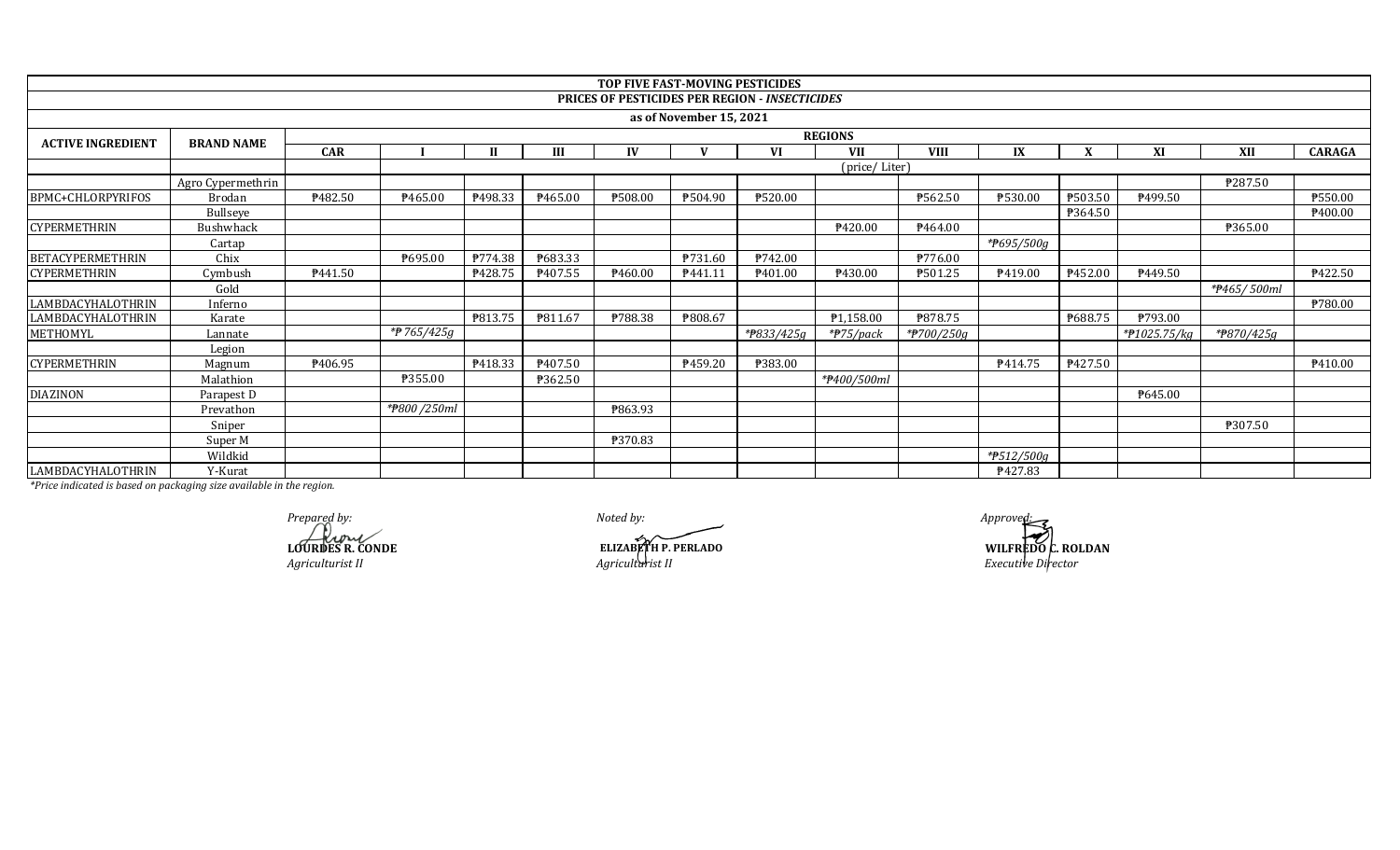|                           |                         |                |             |                |                        | PRICES OF PESTICIDES PER REGION - HERBICIDES |              |             |               |             |                |              |         |         |               |
|---------------------------|-------------------------|----------------|-------------|----------------|------------------------|----------------------------------------------|--------------|-------------|---------------|-------------|----------------|--------------|---------|---------|---------------|
|                           |                         |                |             |                |                        | as of November 15, 2021                      |              |             |               |             |                |              |         |         |               |
| <b>ACTIVE INGREDIENT</b>  | <b>BRAND NAME</b>       | <b>REGIONS</b> |             |                |                        |                                              |              |             |               |             |                |              |         |         |               |
|                           |                         | <b>CAR</b>     |             | $\mathbf{I}$   | III                    | IV                                           | $\mathbf{V}$ | <b>VI</b>   | <b>VII</b>    | <b>VIII</b> | IX             | $\mathbf{X}$ | XI      | XII     | <b>CARAGA</b> |
|                           |                         |                |             |                |                        |                                              |              |             | (price/Liter) |             |                |              |         |         |               |
|                           | 2-4D Amine              |                |             |                |                        |                                              |              |             |               |             |                | ₱303.75      |         | ₱245.00 |               |
| 2,4-D IBE                 | $\overline{2-4D}$ Ester |                |             |                |                        | ₱359.06                                      | P348.33      |             | P315.00       | P441.00     | ₱309.17        |              | ₱303.60 |         |               |
|                           | $2-4D$                  |                |             |                | P292.50                |                                              |              |             |               |             |                |              |         |         |               |
| <b>BUTACHLOR+PROPANIL</b> | Advance                 |                |             |                |                        |                                              |              | ₱627.00     | ₱645.00       |             |                |              | P617.00 |         |               |
|                           | Agrobonds               |                |             |                |                        |                                              |              |             |               |             |                |              |         | P496.67 |               |
|                           | Agroxone                |                |             |                |                        |                                              |              |             | ₱465.00       | P402.50     |                |              |         |         |               |
|                           | Clear-out               | P351.34        | P405.00     | F346.67        |                        |                                              |              |             |               |             |                |              | ₱377.00 | ₱385.00 |               |
|                           | Diuron                  |                |             |                |                        |                                              |              | $*$ 675/kg  |               |             |                |              |         |         |               |
| <b>GLYPHOSATE IPA</b>     | <b>Ground Plus</b>      |                |             |                |                        |                                              |              |             |               |             | *#1278.33/gal  | ₱366.25      | P354.75 | ₱332.50 | $*$ P1550/gal |
|                           | Grass Zero              |                |             |                |                        | ₱377.21                                      |              |             |               |             |                |              |         |         |               |
| 2,4-D AMINE               | Glyphobest              |                |             |                |                        |                                              |              |             |               |             |                |              |         | ₱332.50 |               |
|                           | Hedonal                 |                |             |                |                        |                                              | P418.80      |             |               |             |                |              |         |         |               |
|                           | Hero                    |                |             |                |                        |                                              |              |             |               | ₱606.67     |                |              |         |         |               |
| <b>GLYPHOSATE IPA</b>     | Machete                 | ₱595.78        |             | ₱607.50        | ₱553.75                | P622.19                                      | ₱665.40      |             | ₱635.00       | P712.50     |                |              |         |         | P600.00       |
| <b>BISPYRIBAC SODIUM</b>  | Mower                   |                |             |                |                        |                                              |              | P415.00     |               |             |                |              |         |         |               |
|                           | Nominee                 |                | *#990/250ml | *#1500/box     |                        | *#1413.44/500ml                              |              |             |               | P1,045.00   |                |              |         |         |               |
|                           | Onecide                 | P1,180.00      |             |                |                        |                                              |              |             |               |             |                |              |         |         |               |
|                           | Pakamot                 |                |             |                |                        |                                              |              |             |               |             |                |              |         |         | P575.50       |
|                           | Pyanchor                |                |             |                | P <sub>1</sub> ,240.00 |                                              |              | *#870/500ml |               |             |                |              |         |         |               |
|                           | Pyanchor Ultra          |                |             |                |                        |                                              | P1,444.00    |             |               |             |                |              |         |         |               |
|                           | Rice Star               |                |             |                |                        |                                              |              |             | *#1,370/500ml |             |                |              |         |         |               |
| <b>GLYPHOSATE IPA</b>     | Rogue                   |                |             |                |                        |                                              |              |             |               |             |                | ₱585.40      |         |         | ₱680.00       |
|                           | Round up                | P411.17        | P447.50     |                | P437.50                |                                              |              |             |               |             | $*P1,425/gal$  | P449.38      | P445.67 |         | *#1600/gal    |
|                           | Sharp Shooter           |                |             |                | ₱426.67                |                                              |              |             |               |             |                |              |         |         |               |
|                           | Sofit                   |                |             |                |                        |                                              |              |             |               |             | P966.25        |              |         |         |               |
| <b>GLYPHOSATE IPA</b>     | Sofit                   |                |             |                |                        | ₱858.38                                      | P957.83      | ₱938.00     |               |             |                |              |         |         |               |
| <b>GLYPHOSATE IPA</b>     | Spitfire                | P345.33        |             | <b>P338.33</b> |                        |                                              |              |             |               |             |                |              |         |         |               |
|                           | Todo Max                |                |             |                |                        |                                              |              |             |               |             | *#1,013.33/gal |              |         |         |               |
| <b>GLYPHOSATE IPA</b>     | Triple 8                |                |             | ₱345.000       |                        |                                              |              |             |               |             |                | ₱351.00      |         |         |               |

*Prepared by: Approved:*

**LOURDES R. CONDE** *Agriculturist II*

*Noted by:*

*Agriculturist II*

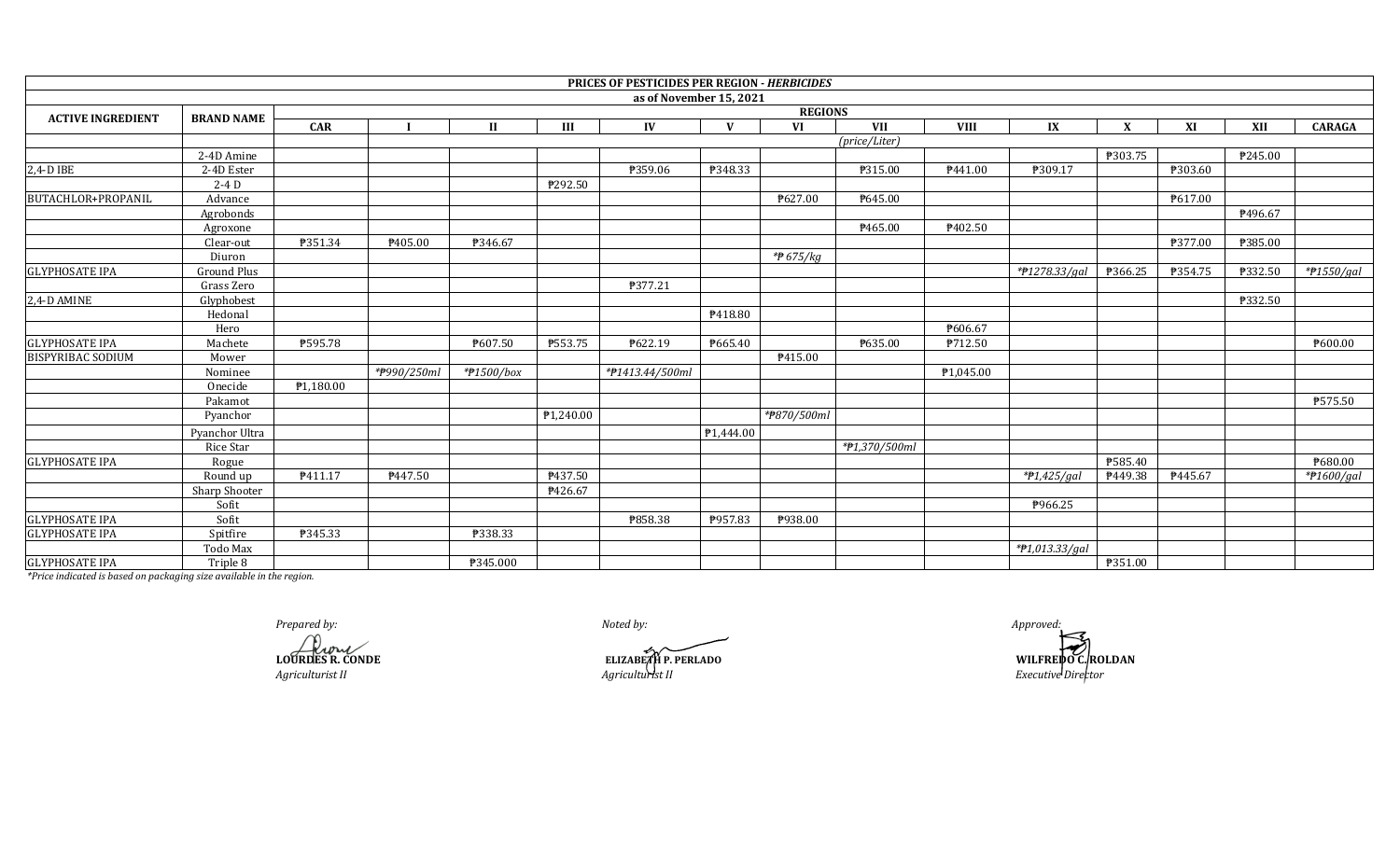|                                  |                   |            |                |                |                            |           | <b>PRICES OF PESTICIDE PER REGION - FUNGICIDES</b> |            |                             |             |                           |                    |             |                |               |  |
|----------------------------------|-------------------|------------|----------------|----------------|----------------------------|-----------|----------------------------------------------------|------------|-----------------------------|-------------|---------------------------|--------------------|-------------|----------------|---------------|--|
|                                  |                   |            |                |                |                            |           | as of November 15, 2021                            |            |                             |             |                           |                    |             |                |               |  |
| <b>ACTIVE INGREDIENT</b>         | <b>BRAND NAME</b> |            | <b>REGIONS</b> |                |                            |           |                                                    |            |                             |             |                           |                    |             |                |               |  |
|                                  |                   | <b>CAR</b> |                | $\mathbf{H}$   | III                        | IV        | $\mathbf{V}$                                       | VI         | <b>VII</b>                  | <b>VIII</b> | IX                        |                    | XI          | XII            | <b>CARAGA</b> |  |
|                                  |                   |            |                |                |                            |           |                                                    |            | $(\text{price}/\text{kg.})$ |             |                           |                    |             |                |               |  |
|                                  | Antracole         |            |                |                |                            |           |                                                    |            |                             |             |                           | ₱619.38            |             | P645.00        | P772.50       |  |
|                                  | Antracol 70WP     |            |                |                |                            |           |                                                    | ₱750.00    |                             |             |                           |                    |             |                |               |  |
| <b>THIOPHANATE METHYL</b>        | Armor             |            |                |                |                            |           |                                                    |            |                             | *#240/pk    |                           |                    |             |                |               |  |
| DIFENOCONAZOLE+<br>PROPICONAZOLE | Armure            |            | *#635/250ml    | *#711.25/250ml | * <del>P</del> 667.5/250ml |           | *#682.27/250ml                                     |            |                             | *#690/250ml | *#635/250ml               | *#681.67/<br>250ml |             | *P666.67/250ml |               |  |
| <b>BENOMYL</b>                   | Benomax           |            |                | *#165.83/100g  |                            |           |                                                    |            |                             |             |                           |                    |             |                |               |  |
| CHLOROTHALONIL                   | Daconil           | *#280/250g |                |                |                            |           |                                                    |            |                             |             |                           |                    | *#1055.80/L | *P950/L        |               |  |
| MANCOZEB                         | Dithane           | ₱620.77    | *#216.67/250g  | ₱539.17        |                            |           | ₱584.00                                            |            | *P250/250g                  |             | ₱557.50                   | ₱566.25            | ₱565.83     | P565.00        | ₱550.00       |  |
|                                  | Dithane M45       |            |                |                | P465.00                    | ₱577.19   |                                                    | *#253/250g |                             |             |                           |                    |             |                |               |  |
| <b>THIOPHANATE METHYL</b>        | Fungitox          |            |                |                |                            |           |                                                    |            |                             |             | * <del>P</del> 533.5/500g |                    | ₱365.00     |                | *# 589.17/box |  |
| <b>BENOMYL/ MANCOZEB</b>         | Fungufree         |            |                |                |                            |           | ₱395.00                                            |            |                             |             |                           |                    |             |                |               |  |
| <b>COPPER HYDROXIDE</b>          | Funguran          |            | ₱630.00        | P748.75        | P660.00                    |           | ₱702.27                                            |            |                             | P700.00     | ₱650.00                   | P681.67            |             |                |               |  |
| <b>COPPER HYDROXIDE</b>          | Funguran OH       | P719.60    |                |                | ₱652.50                    | ₱760.71   |                                                    | P672.00    |                             |             |                           |                    |             |                |               |  |
| MANCOZEB                         | Ganazeb           |            |                |                |                            |           |                                                    |            |                             |             |                           |                    |             |                | *# 520/box    |  |
| <b>COPPER HYDROXIDE</b>          | Kocide            |            |                | P975.00        |                            | ₱1,000.83 |                                                    |            | $*$ 315/pk                  |             | ₱915.00                   | ₱932.50            |             |                | P1,010.00     |  |
|                                  | Manager           | P571.79    |                |                |                            |           |                                                    | ₱500.00    | ₱550.00                     |             |                           |                    |             |                |               |  |
| MANCOZEB                         | Manzate           |            |                |                | P485.00                    |           | P478.33                                            |            |                             |             |                           | ₹468.13            | P466.50     |                |               |  |
| <b>CUPROUS OXIDE</b>             | Nordox            |            |                |                |                            | ₱1,072.71 |                                                    |            |                             |             |                           |                    |             |                |               |  |
| MANCOZEB                         | Redeem            |            |                |                |                            |           |                                                    |            |                             | P415.00     |                           |                    |             |                |               |  |
| <b>DIFENOCONAZOLE</b>            | Score             |            |                |                |                            |           |                                                    |            |                             |             |                           |                    |             | *#663.33/250ml |               |  |
|                                  | Tango 70WP        |            |                |                |                            | ₱1,257.50 |                                                    |            |                             |             |                           |                    |             |                |               |  |
| <b>THIOPHANATE METHYL</b>        | Topsin            |            |                |                |                            |           |                                                    |            |                             |             |                           |                    | P965.40     |                |               |  |
|                                  | Topsin-M 70 WP    |            |                |                |                            |           |                                                    | *P300/250g |                             |             |                           |                    |             |                |               |  |
| MANCOZEB                         | Torogi Blue       | ₱588.00    |                |                |                            |           |                                                    |            |                             |             |                           |                    |             |                |               |  |
| <b>MANCOZEB</b>                  | Wallop            |            |                |                |                            |           |                                                    |            |                             |             |                           |                    |             | P403.33        |               |  |
|                                  | Wonder            |            |                |                |                            |           |                                                    |            |                             | ₱536.67     |                           |                    |             |                |               |  |

*Prepared by: Approved:*

**LOURDES R. CONDE**

*Noted by:*

*Agriculturist II Executive Director Agriculturist II*

**Executive Director**<br>Executive Director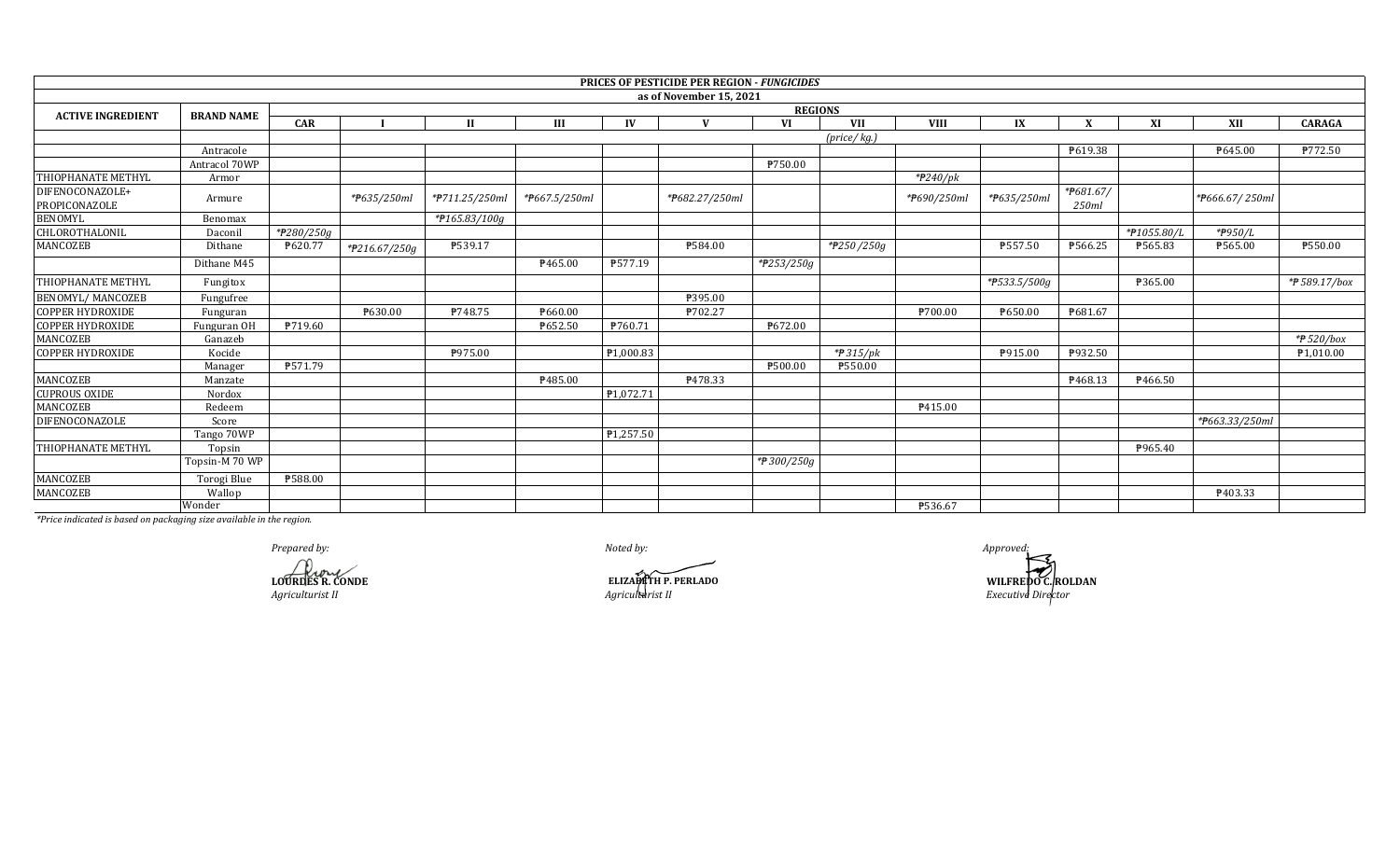|                                                                 |                   |                          |                        |                |              |               | PRICES OF PESTICIDE PER REGION - MOLLUSCICIDES |             |                       |                 |                  |                 |              |            |                  |
|-----------------------------------------------------------------|-------------------|--------------------------|------------------------|----------------|--------------|---------------|------------------------------------------------|-------------|-----------------------|-----------------|------------------|-----------------|--------------|------------|------------------|
|                                                                 |                   |                          |                        |                |              |               | as of November 15, 2021                        |             |                       |                 |                  |                 |              |            |                  |
| <b>ACTIVE INGREDIENTS</b>                                       | <b>BRAND NAME</b> |                          |                        |                |              |               |                                                |             | <b>REGIONS</b>        |                 |                  |                 |              |            |                  |
|                                                                 |                   | <b>CAR</b>               |                        | П.             | Ш            | IV            | V                                              | VI          | VII                   | VIII            | IX               | $\mathbf{X}$    | XI           | XII        | <b>CARAGA</b>    |
| NICLOSAMIDE & NICLOSAMIDE<br>ETHANOLAMINE SALT                  | Bayluscide        | $*$ $\cancel{P}$ 1,040/L | *#85/35g               | $*P1,122.5/L$  | *#1,066.88/L | *#1,120.5/L   | *#1,182.20/L                                   |             | (price/kg)            | *#1250/L        | $*P1,183.17/L$   | $*P1,130/L$     | *P1037.20/L  | *#95/35g   | $*P1,185/L$      |
| <b>METALDEHYDE</b>                                              | Bayonet           | ₱279.13                  |                        |                | ₱286.67      | ₱300.31       | ₱292.25                                        | P271.00     | ₱287.50               | ₱335.00         | P305.00          | P313.13         |              | *#170/500g | *#320/box**      |
|                                                                 | Golden Kill       |                          |                        |                |              |               |                                                |             |                       |                 |                  |                 |              |            |                  |
|                                                                 | Cimarron          |                          |                        |                |              |               |                                                |             |                       | *#990/350g      |                  |                 |              | *#90/35g   |                  |
|                                                                 | Cimarron 70WP     |                          |                        |                |              |               |                                                | *₱908/350g  |                       |                 |                  |                 |              |            |                  |
| NICLOSAMIDE & NICLOSAMIDE<br><b>ETHANOLAMINE SALT</b>           | Hit               | *P91.5/35g               |                        | *#833.33/box** | P775.00      |               | *P895.80/350g                                  |             |                       |                 |                  |                 |              |            |                  |
|                                                                 | Hit 70WP          |                          | *P100/35g              |                |              |               |                                                |             |                       |                 |                  |                 |              |            |                  |
|                                                                 | Hit 700WP         |                          | *#90/35g               |                |              | *P695.9/350g  |                                                |             |                       |                 |                  |                 |              |            |                  |
| NICLOSAMIDE ETHANOLAMINE<br><b>SALT</b>                         | Laser             |                          |                        | *#735/box**    |              |               |                                                |             |                       |                 |                  |                 |              |            |                  |
| NICLOSAMIDE ETHANOLAMINE<br>SALT                                | Maskada           |                          |                        |                |              |               |                                                |             |                       |                 |                  |                 |              |            | *#948.75/box**   |
|                                                                 | Maso              |                          |                        |                |              |               |                                                | *#943/box** |                       |                 |                  |                 |              |            |                  |
| METALDEHYDE, NICLOSAMIDE, &<br>NICLOSAMIDE ETHANOLAMINE<br>SALT | Moluxide          |                          |                        |                |              |               |                                                |             |                       |                 |                  |                 | P895.67      |            |                  |
| NICLOSAMIDE ETHANOLAMINE<br><b>SALT</b>                         | Niclomax          |                          |                        |                | ₱725.00      |               | *#863.33/350g                                  |             |                       |                 |                  |                 |              |            |                  |
|                                                                 | Niclos M          |                          |                        |                |              |               |                                                |             | $*$ P117.5/pk         |                 |                  |                 |              |            |                  |
|                                                                 | Padan             |                          |                        |                |              |               |                                                |             |                       |                 |                  |                 | *#1,175.67/L |            |                  |
| NICLOSAMIDE & NICLOSAMIDE<br><b>ETHANOLAMINE SALT</b>           | Parakuhol         |                          |                        |                |              |               |                                                |             |                       |                 | *#720.67/350g    | *#1003.33/L     | *#763.50/L   | *P80/100g  | *#950/L          |
| NICLOSAMIDE ETHANOLAMINE                                        | Primalex          |                          |                        |                |              |               |                                                |             |                       |                 |                  | *#647.5/box**   |              |            | *#867.50/box**   |
| SALT<br>NICLOSAMIDE ETHANOLAMINE<br><b>SALT</b>                 | Shatter           |                          |                        |                |              |               |                                                |             | $*$ #120/pk           | *#1142/box**    |                  |                 |              |            |                  |
|                                                                 | Snail Free        |                          |                        |                |              | *#752.42/L    |                                                |             |                       |                 |                  |                 |              |            |                  |
|                                                                 | Snailmate 70WP    |                          |                        |                |              | *P653.33/350g |                                                |             |                       |                 |                  |                 |              |            |                  |
| METALDEHYDE, NICLOSAMIDE, &<br>NICLOSAMIDE ETHANOLAMINE         | Snailkill         |                          | *#250/35g              |                | *#150/500g   |               |                                                |             |                       |                 |                  |                 |              |            |                  |
| SALT<br>NICLOSAMIDE ETHANOLAMINE<br>SALT                        | Surekill          | * $f{P}$ 102.5/35g       | $*$ <b>P</b> 112.5/35g | *#915/box**    |              |               | *#1,058.27/350g                                | *#968/box** | $*$ <b>P</b> 127.5/pk | $*$ P1122/box** | * $7816.75/350g$ | *#1216.67/box** | P972.40      | *#100/35g  | *#1,080.25/box** |
| NICLOSAMIDE ETHANOLAMINE<br>SALT<br>METALDEHYDE                 | Tagluscide        |                          |                        | *P807.5/box**  |              |               |                                                |             |                       |                 |                  |                 |              |            |                  |
|                                                                 | Thump             |                          |                        |                |              |               |                                                | P225.00     |                       |                 |                  |                 |              | ₱250.00    |                  |

*\*\*10 sachets/box of 35g*

**LOURDES R. CONDE** *Agriculturist II Prepared by: Approved:*

*Noted by:*

**ELIZABETH P. PERLADO**<br>*Agriculturist II* 

**ELIZABETH P. PERLADO WILFREDO C. ROLDAN** *Executive Director*